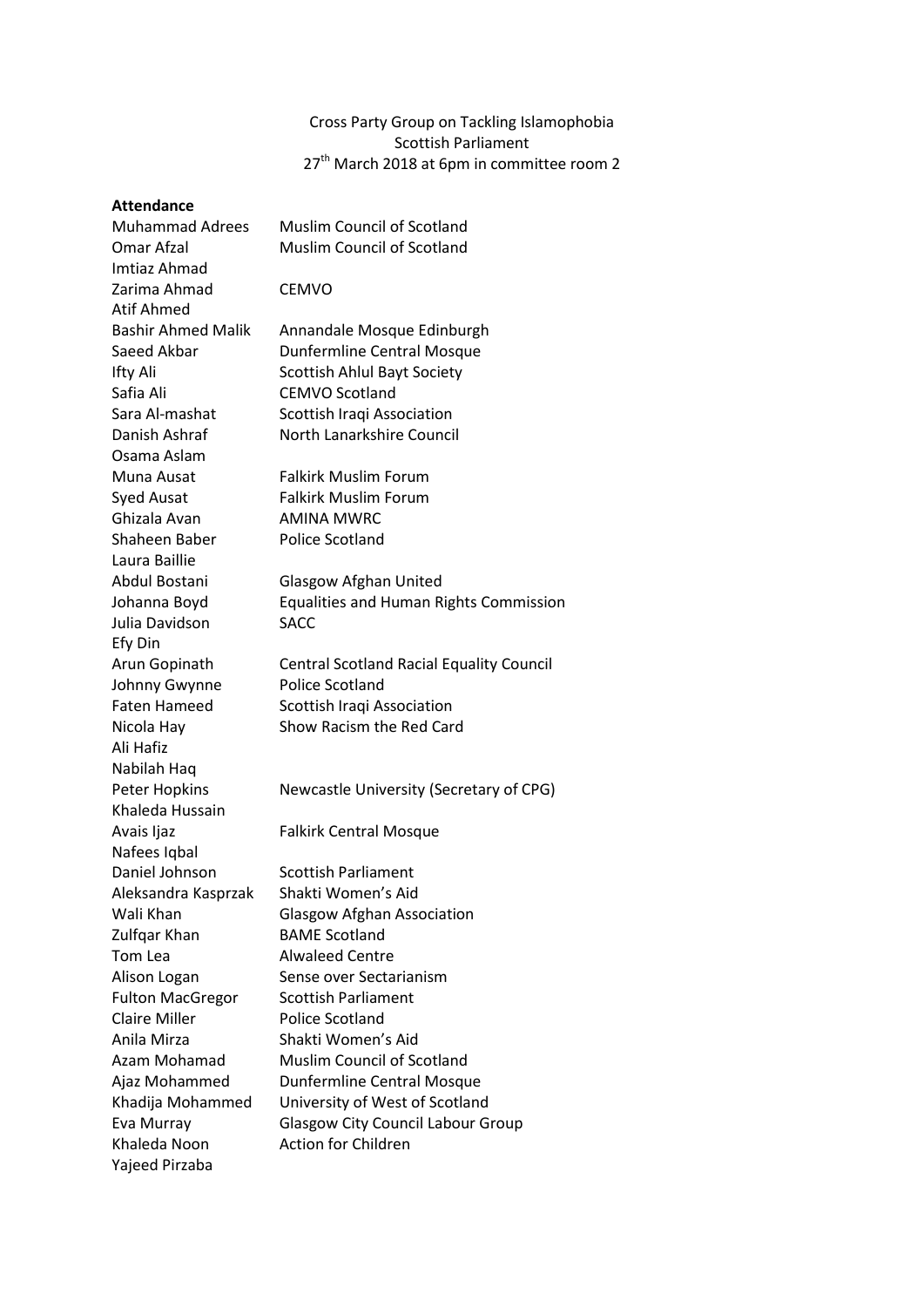| David Pettigrew        | <b>Police Scotland</b>                  |
|------------------------|-----------------------------------------|
| Habibar Rahman         | <b>FIFA</b>                             |
| Mohammed Razaq         | <b>WSREC</b>                            |
| Mo Razzaq              | <b>NFRN</b>                             |
| <b>Nighet Riaz</b>     | University of West of Scotland          |
| Alan Roden             | <b>Scottish Parliament</b>              |
| Hara Rufle             | Shakti Women's Aid                      |
| Neimah Safi            | Muslim Women's Association of Edinburgh |
| Anas Sarwar            | Scottish Parliament (Chair of the CPG)  |
| Mohammad Saqib         |                                         |
| Raza Sadiq             | Active Life Club                        |
| Nadir Shah             | <b>Glasgow Afghan Association</b>       |
| <b>Mohammad Shoaib</b> |                                         |
| John Scott             | IAG Stop and Search                     |
| Luisa Simon            | Shakti Women's Aid                      |
| Shaukat Sultan         | Madras Taleem ul Islam                  |
| Riaz Wali              | <b>GCM Volunteer Islamic Relief</b>     |
| Humza Yousaf           | <b>Scottish Parliament</b>              |
| Apologies              |                                         |
| Smina Akhtar           | <b>Glasgow University</b>               |
| Khadija Elshayyal      | University of Edinburgh                 |
| Yasmin Hussain         | University of the West of Scotland      |
| Arzu Merali            | <b>Islamic Human Rights Commission</b>  |

#### **Introduction**

Anas Sarwar welcomed everyone to the second meeting of the Cross Party Group on Tackling Islamophobia. The group has now been formally established and everyone was thanked for their contribution to making this happen.

Anas Sarwar noted that there was a genuine interest in the Parliament and in wider society about the issue of Islamophobia and about the work of the Cross Party Group.

#### **Police Scotland presentation by Shaheen Baber**

Nina Munday Fife Centre for Equalities

Chief Inspector Shaheen Baber presented on behalf of Police Scotland providing an overview of the Equality and Diversity Unit and the broader work of Police Scotland in relation to Islamophobia.

Police Scotland is 5 years old and has 13 operational divisions. The Equality and diversity Unit is located within the Specialist Crime Unit which is within Safer Communities. The Equality and Diversity Unit is Scotland wide and has a national remit with links into all of the 13 policing divisions; each division has a Safer Communities team or officer and these are who the Equality and Diversity Unit liaise with.

Shaheen Baber provided an overview of divisional community engagement emphasising that Police Scotland believe in multiple communities rather than only one 'Muslim community' or one 'Asian community'.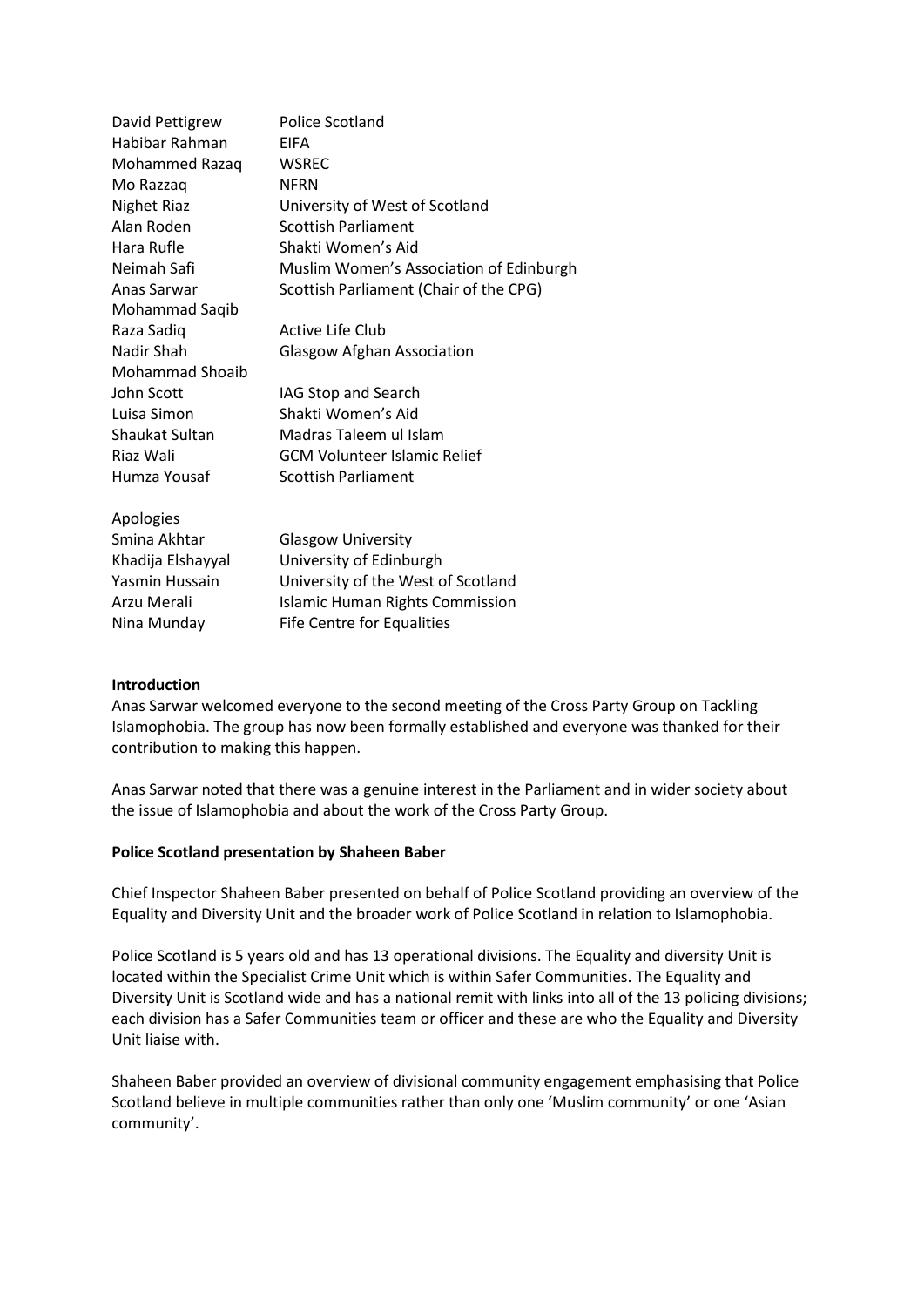Concerns have been raised to the Cross Party Group about "Punish a Muslim" day. Police Scotland heard about this on 9<sup>th</sup> March and are working with different police divisions – including in England – in order to address this situation.

Anas Sarwar noted that five serious hate crime incidents had taken place in the last 10 days but only one explicitly refers to 'punish a Muslim day'. However, he pointed out that all of these incidents still have an impact on the community.

Hate crime is a priority area within the Equality and Diversity Unit. Hate crime can be defined as "any crime perceived by the victim or any other person as being motivated by malice or ill-will towards a social group". Social groups include race, religion or belief, sexual orientation, disability and transgender identity. Shaheen Baber noted the ongoing review by Lord Bracadale and hoped that this would enable Police Scotland to better address hate crime. The diverse nature of each category is one of the many challenges of hate crime work (e.g. what is race and what is religion?). It was noted that there is different legislation covering different aspects of hate crime. Social media presents particular challenges in relation to the legislation. Although freedom of expression is often pointed to as an issue, it is important to note that this comes with responsibility. The online world is a growing issue particularly with 4G technology increasing accessibility. For Police Scotland, the internet is a location rather than something to be policed per se; Police Scotland are aware of many of the challenges associated with social media and online technologies.

Hate crime data is complex and there are numerous statistical data (policy, government, academic and so on) that can be referred to. Police Scotland have to make sure our data is absolute. Many of our databases are live and so are constantly changing. The Analysis Performance Unit works on statutory requirements and freedom of information data. The context of the data is very important e.g. how it was collected and how it was delivered. Police Scotland are not simply guided by data but by broader issues from within the communities in which they work.

Categories in terms of the collection of hate crime data include race, religion, race and religion as well as multi-aggravator (which may include race and religion).

In 2017, there 4406 race-related hate crimes, 546 in relation to religion and 1112 in relation to sexual orientation. 5889 hate crime files were created in 2016-17. Race remains the most commonly recorded strand of hate crime. Police Scotland are focusing on young people, especially 11-15 year olds as 900 cases involved young people. The night time economy is a big issue in terms of hate crime.

In terms of the reporting of hate crime, most is anti-Catholic with the next largest group being anti-Protestant then third is anti-Muslim. Police Scotland want to increase the confidence of communities in reporting hate crime. It was noted that society is changing, there have been an increased number of terrorist incidents and wars in Iraq and Syria have all changed social interactions. There is lots of misinformation shared online and amongst people. In terms of reporting options, Police Scotland are unable to do this alone; this is everyone's responsibility. Community engagement happens locally regularly in a daily basis.

Anas Sarwar thanked Police Scotland for their contribution and emphasised the importance of the partnership between police and communities.

The main questions about the 'punish a Muslim' day/letter focused on: whether or not to highlight the issue; what the police are doing to resource the issue; how we are safe proofing our institutions and concentrated spaces; and what the communication methods are on the date (managing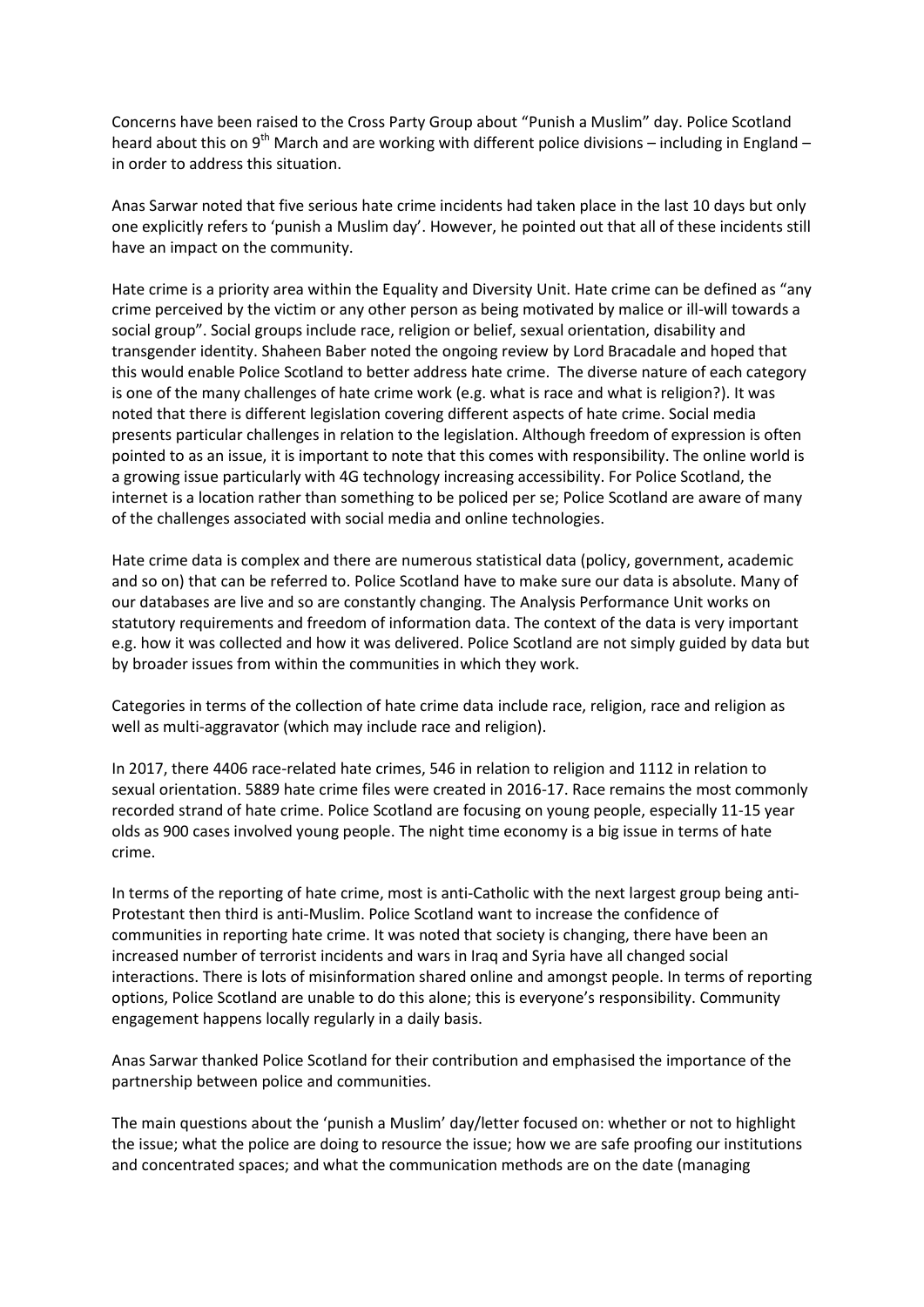rumours). Police Scotland clarified that none of the letters have been received in Scotland but that they are being attentive to the issue and are constantly reviewing the situation. In terms of what should you do, Police Scotland noted that we should be vigilant but go around our daily business. However, you need to tell Police Scotland when something happens. It is important to report it (phone 101 or 999 if emergency, report online or through a third party reporting centre). All of Police Scotland's 13 divisional commanders are aware of this issue. Any incidents that happen up until  $3<sup>rd</sup>$  April will be tagged as a priority and so have a faster response. Police Scotland have not put anything out on social media as they are conscious of not making this into a major issue but have promoted their standard hate crime message on social media. Police Scotland are being sensitive to this issue and are closely monitoring it and have been since they initially heard about it.

Anas Sarwar asked the CPG to please pass on a message of reassurance to others and to remain vigilant and to report to the police who are taking this seriously. Communication channels are needed within the organisations in the room in order to manage the potential outcome. This issue is now getting press coverage. Anas Sarwar has raised this issue directly with the First Ministers office and directly with the First Minister.

Police Scotland have known this issue for about a week. All command areas have been briefed on this issue. There is a substantial police response to this issue. Depending on what happens over the next few days, we will be putting reassurance messages out to key community contacts of diverse faiths. Police Scotland are taking this very seriously. Police Scotland are policing a risk and not a threat. Police Scotland will move with haste should anything whatsoever happen.

## **Equality and Human Rights Commission – Chris Oswald**

Chris Oswald noted that the Equality and Human Rights Commission is a statutory human rights commission and there are 17 staff in Glasgow who constitute the 'Scotland' office. The focus is on civil law and not on criminal law.

The European Convention on Human Rights provides the superstructure and covers key issues of liberty and security, respect for private and family life, freedom of thought, conscience and religion, right to education and freedom of assembly and association.

The Equality Act 2010 includes grounds on which you can claim discrimination. This is very wide – covers all aspects of employment, public and private housing, health and social care, access to services and so on. It works across all public, private and voluntary sectors

There are nine protected characteristics with possible a tenth coming along. The nine are: age; disability; gender reassignment; marriage and civil partnership; pregnancy and maternity; race; religion or belief; sex; and sexual orientation. Caste may be added as a tenth protected characteristic.

Equality Act includes different types of discrimination (direct and indirect discrimination), victimisation, harassment, as well as discriminatory advertising, discrimination by association and segregation on racial grounds.

Individuals have 3 months less one day to report an employment issue and 6 months less one day to report any other issue. If you leave it longer than this then you are too too late! Positive discrimination is almost always unlawful; positive action is a lawful way of promoting diversity.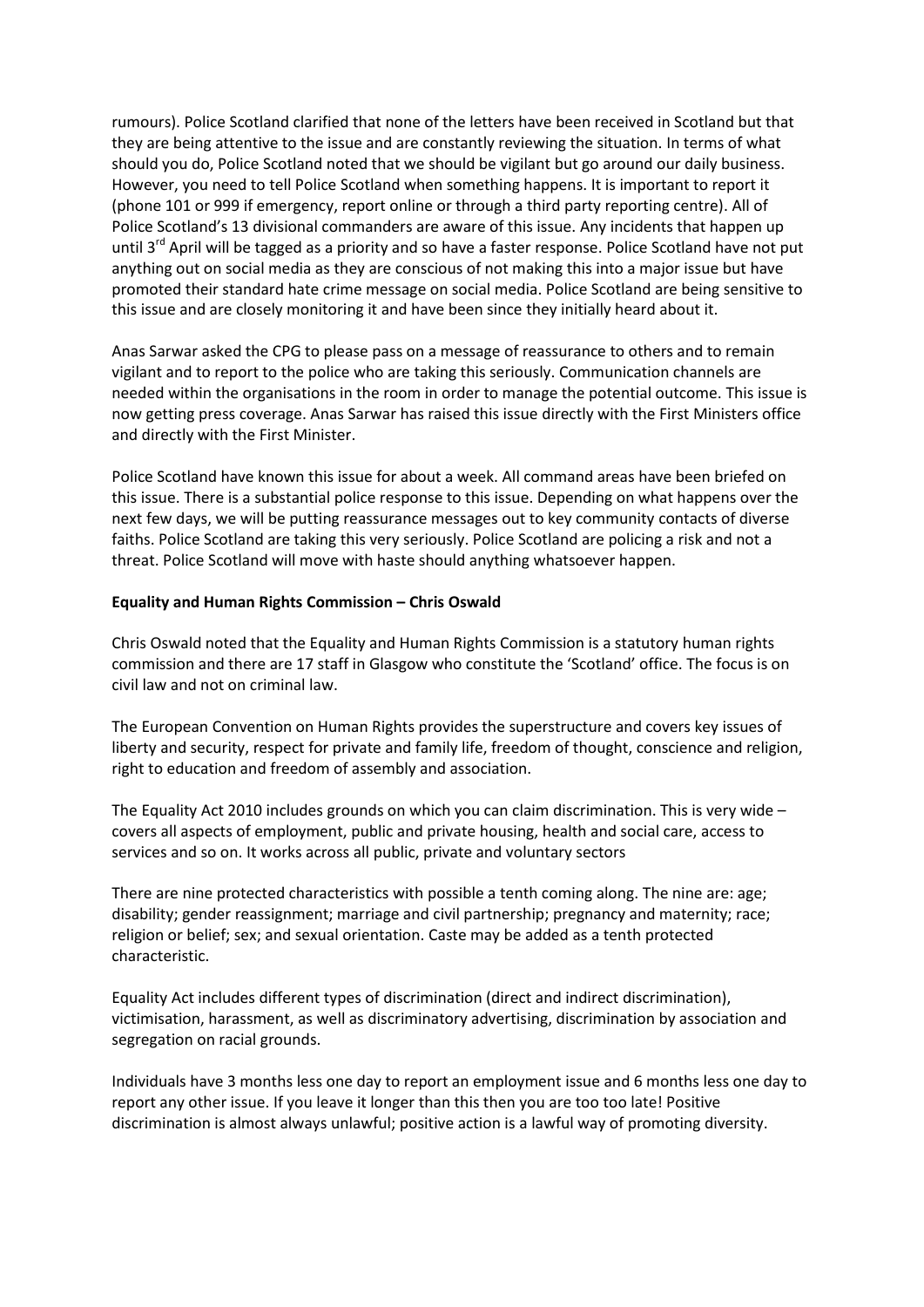In relation to religion and articles of faith, the public sector equality duty aims to eliminate unlawful discrimination, advance equality of opportunity and foster good relations between people. Many only pay attention to the first issue (eliminating unlawful discrimination) but could usefully focus more on the second and third issue.

Equality can be advanced through removing or minimising disadvantages differed by people due to their protected characteristics, taking steps to meet the needs of people from protected groups when these differ from the needs of other groups and encouraging people from protected groups to participate in public life or in other activities with their participation is disproportionately low. There are a number of Scottish specific duties too.

The Socio-economic duty is mentioned in section1 of the Equality Act 2010 and is an authority to which this section applies must, when making decisions of a strategic nature about how to exercise its functions, have due regard to the desirability of exercising them in a way that is designed to reduce the inequalities of outcome which result from socio-economic disadvantage.

This includes Scottish ministers, local authorities, NHS Health boards, Scottish Policy Authority and Scottish Enterprise amongst others.

Information about the race pay gap was published last year on the main EHRC website.

Employment disparity gap between white and BME communities is significantly narrowed from 16.4% (page 5 – addressing race equality in Scotland – the way forward September 2017)

## **Questions and Discussion**

Definition of Islamophobia – would it be helpful for the CPG to develop this? It was noted that a group are working across the UK on this and it has been commissioned by the UK government. This will be shared with the group (ACTION)

Share response from SPICE about request for information about Scottish context in relation to anti-Semitism and Islamophobia (ACTION)

Are there gaps in the law that people can get between to get away with things?

Silencing and the effect this has?

It was noted that the duty falls on the educational authority and not on individual school.

Flipside of institutional racism is institutional neglect.

EHRC has around 10% ethnic minority staff. Other public bodies and organisations are encouraged to work towards achieving a more diverse staff body.

It was notes that Scotland has a different approach to Prevent compared to England.

In relation to a Race Equality Disparity Audit, there is not currently one in Scotland but they are open to developing one.